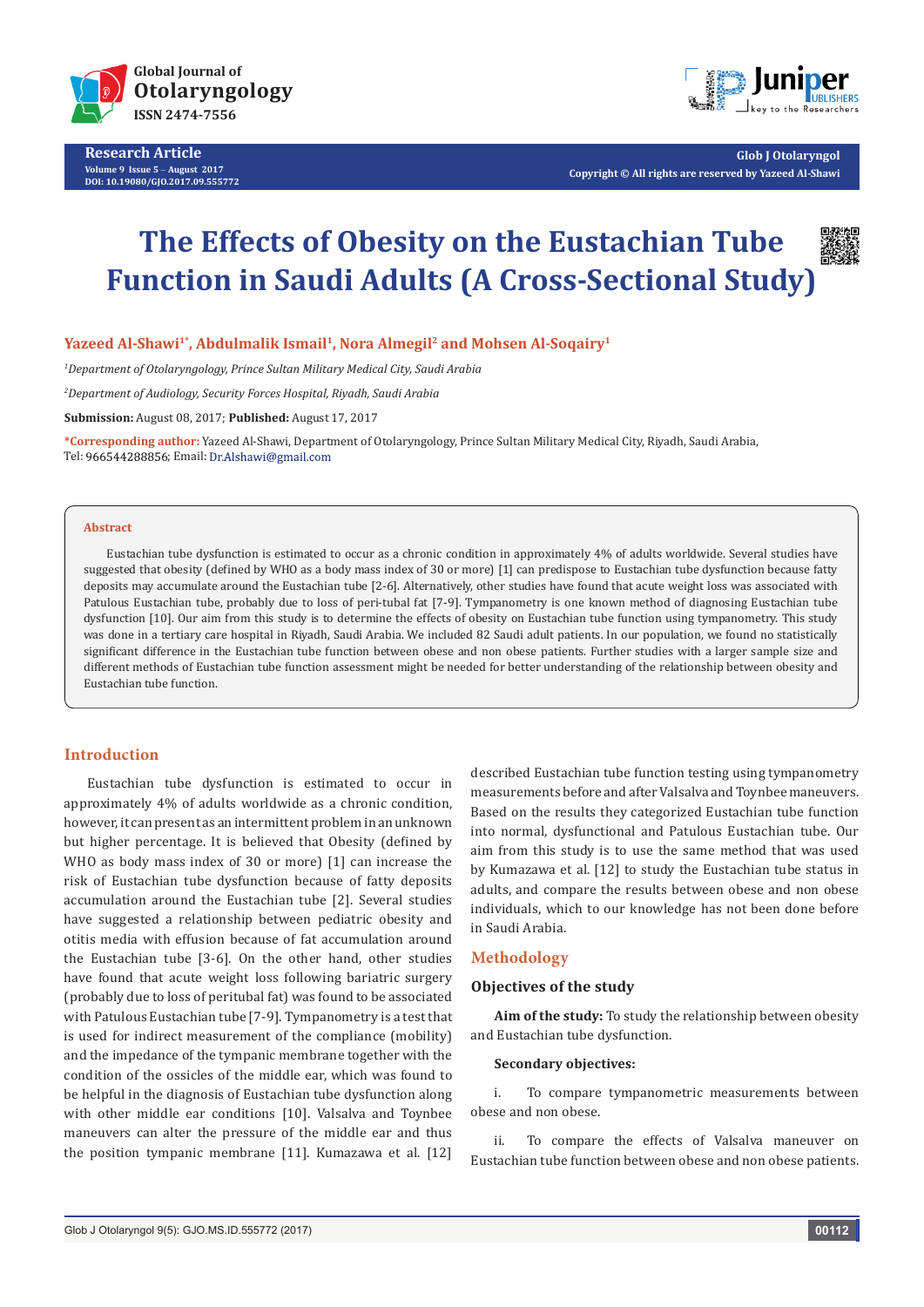iii. To assess if the effects ofValsalva maneuver would last for 10 minutes in the two groups.

iv. To compare the effects of Toynbee maneuver on Eustachian tube function between obese and non obese patients.

# **Materials and Methods**

This study is a cross sectional study which was done in a tertiary hospital in Riyadh, Saudi Arabia in the outpatient department of otolaryngology and head & neck surgery, specifically in the otology outpatient department. It was done by performing serial tympanograms and comparing the results between obese and non obese patients.

# **Study subjects**

# **Inclusion criteria:**

a. Every third adult patients that presented to the otology clinic.

b. Male and female patients.

c. Patients that presented to the clinic from first of October 2016 to end of march 2017.

d. Patients with tympanogram type A and C.

## **Exclusion criteria:**

Pediatric Patients.

Patients with tympanogram type B.

Any patient with craniofacial anomalies.

# **Study design**

The study design we used for this study is a cross-sectional study design.

**a. Sample size:** The sample size of this study is 82 patients (141 ears) who fulfilled our inclusion and exclusion criteria.

**b. Sampling technique:** The sampling technique we used is systemic randomization. We included every third adult patient that presented to the otology clinic.

c. Data collection methods, instruments used, and measurements:

## **i) Instruments Used:**

## **A. GSI TympStar Version 1 Middle-Ear Analyzer:**

a. It is a computer-based admittance instrument designed to be used in clinical or research settings. The TympStar is based on the sophistication, functionality and flexibility of the GSI 33, offering unparalleled testing capabilities.

# **b. In this study:**

a) Admittance (Y) was measured with a probe tone frequency of 226 Hz in a Screening tympanometry mode (Automatic).

- b) P-RANGE daPa: Normal.
- c) START daPa: +200.
- d) Gradient:Tymp Width daPa.
- e) P-RATE daPa/s: 600/200.
- B. Diagnostic Criteria:
- a. Tympanometry Normative Data
- b. Based on the British Society Of Audiology:

# **a) Tympanic peak pressure and middle ear pressure:**

Under carefully controlled conditions the 95 % range in normal subjects is –20 to +20 daPa, though pressures from –50 to +50 daPa can be considered normal in adults; pressures down to –100 daPa may be of a little clinical significance in isolation.

**i. Admittance or compliance:** Compliance is normally in the range 0.3 to 1.6 cm3 in adults; 0.2 cm3 is acceptable as the lower limit in children aged less than 6 years but over 6 months.

**ii. Ear-canal volume:** Typical values for ear-canal volume (ECV) are between 0.6–1.5 cm3 for adults.

b) Based on studies reviewed in Hunter and Shahnaz (2013).

c) All Patients underwent 4 tympanograms:

**a. Tympanogram I:** patients underwent a baseline tympanogram.

**b. Tympanogram II:** patients were asked to perform Valsalva maneuver, then immediately underwent a second tympanogram.

**c. Typanogram III:** patients were asked to take a 10 minutes break, then underwent a third tympanogram.

**d. Tympanogram IV:** Patients were asked to perform Toynbee maneuver, then underwent a fourth tympanogram.

## **C. Data management and analysis:**

The data was analyzed using SPSS. Tympanogram variables were analyzed which included: external auditory canal volume, pressure, compliance and gradient. The mean, standard deviation, and confidence interval were calculated. We used Levene's Test for Equality of Variances to calculate the significance.

## **D. Ethical consideration**

Confidentiality was maintained. The research was fully explained to all the participants, and an informed consent was obtained from each participant, patients were told that they were free to withdraw from the research whenever they wished.

# **Results**

After running the data in SPSS, we found that among the 82 patients (141ears): 49 female patients (60.1%) and 33 male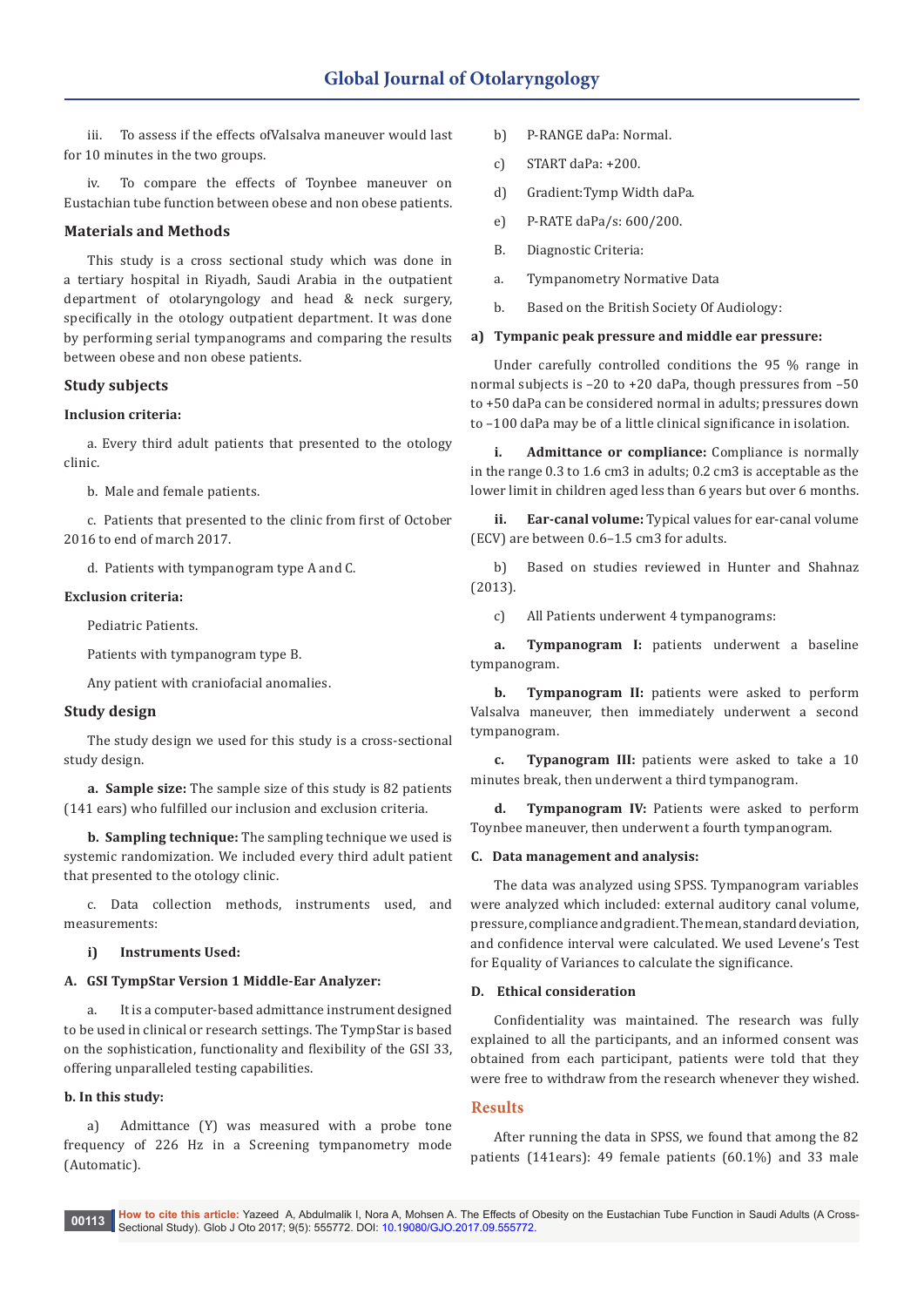patients (39.9%). Interestingly, there was 49 non obese patients (23 females{47%} and 26 males{52%}) vs 33 obese patients (26 females {78.8%} vs 7 males {21%}). Female obesity was higher than male obesity which might be attributed to social reasons.

Most variables of tympanometry: type, gradient, compliance and volume didn't show changes in response to Valsalva and Toynbee. However, the only variable of tympanometry that showed changes in response to both maneuvers was (middle ear pressure):

a. In tympanogram I, non obese patients had a mean pressure of -19.2 while obese patients had a mean pressure of of -16.6.

b. In tympanogram II, non obese patients had a mean pressure of -1.2 while obese patients had a mean pressure of 1.9.

c. In tympanogram III, non obese patients had a mean pressure of -14.7 while obese patients had a mean pressure of -9.9.

d. In tympanogram IV, non obese patients had a mean pressure of -31.9 while obese patients had a mean pressure of -25.9 (Table 1).

#### **Table 1:**

| <b>Group Statistics</b> |            |           |             |                        |  |  |  |
|-------------------------|------------|-----------|-------------|------------------------|--|--|--|
|                         | <b>BMI</b> | N<br>Mean |             | <b>Std. Error Mean</b> |  |  |  |
| $Prs.-I$                | Non-Obese  | 83        | $-19.2169-$ | 8.97988                |  |  |  |
|                         | Obese      | 58        | $-16.5517-$ | 9.26863                |  |  |  |
| $Prs.-II$               | Non-Obese  | 83        | $-1.2048-$  | 8.83560                |  |  |  |
|                         | Obese      | 58        | 1.8966      | 8.90039                |  |  |  |
| Prs.-III                | Non-Obese  | 83        | $-14.6988-$ | 7.92882                |  |  |  |
|                         | Obese      | 58        | $-9.9138-$  | 8.94587                |  |  |  |
| $Prs.-IV$               | Non-Obese  | 83        | $-31.8675-$ | 7.89044                |  |  |  |
|                         | Obese      | 58        | $-25.8621-$ | 10.54126               |  |  |  |

The differences between middle ear pressure among different tympanograms in non obese patients are described below:

a. The difference in mean pressure between tympanometry II and I was +18.01 (standard error of 5.27) with a P-value of 0.001, which means that Valsalva maneuver raised the middle ear pressure significantly in the control group.

b. The difference in mean pressure between tympanometry III and II was was -15 (standard error of 3.56) with a P-value of 0.001 which means that, The effect of Valsalva lasted LESS than 10 mins and the pressure went back to the negative sideafterwards.

c. The difference between tympanometry III and I was+4.5 (standard error of 4.4) with a p value of 0.308. Which indicates that, after the 10 minutes break, the pressure went down close to the baseline. This P-value for the difference in pressure between them is insignificant.

d. The difference between tympanometry IV and II was -30.7, with a P-value of 0.001 which means that Toynbee decreased the pressure in the middle ear significantly.

The differences between middle ear pressures among different tympanograms in obese patients are described below:

i. The difference in the mean pressure between tympanometry II and I was +18.4 (standard error of 4.77) with a P-value of 0.001, which means that, Valsalve maneuver has a positive effect on the middle ear pressure.

ii. The difference in the mean pressure between tympanometry III and II was -11 (standard error of 3.9) with a P-value 0f 0.004 which means that, also in obese patients,the effect of Valsalva maneuver didn't last for 10 minutes and the pressure went back to the negative side.

iii. Again in obese patients the difference between tympanometry III and I was 6.6 (standard error of 3.6) with a p value of 0.075. Which indicates that, after the 10 minutes break, the pressure went down close to the baseline and again, the P-value for the difference in pressure between them is insignificant.

iv. The difference between the middle ear pressures in tympanometry IV and II was -27.76, with a P-value of 0.0001 which means that Toynbee decreased the pressure in the middle ear significantly among the obese.

The differences in middle ear pressure between the different tympanograms were compared between obese and non obese patients and non of the results showed any significant difference between them (Tables 2 & 3).

#### **Table 2:**

| <b>Group Statistics</b> |              |    |             |                        |  |  |  |
|-------------------------|--------------|----|-------------|------------------------|--|--|--|
|                         | <b>BMI</b>   | N  | Mean        | <b>Std. Error Mean</b> |  |  |  |
| $diff_pr_I$ ILI         | Non-Obese    | 83 | 18.0120     | 5.27174                |  |  |  |
|                         | <b>Obese</b> | 58 | 18.4483     | 4.77441                |  |  |  |
| $diff_pr$ _ $III$       | Non-Obese    | 83 | 4.5181      | 4.40278                |  |  |  |
|                         | Obese        | 58 | 6.6379      | 3.67787                |  |  |  |
| diff_pr_III_II          | Non-Obese    | 83 | $-15.8771-$ | 7.91772                |  |  |  |
|                         | Obese        | 58 | $-11.1000-$ | 8.93368                |  |  |  |
| diff_pr_IV_II           | Non-Obese    | 83 | $-30.6627-$ | 5.36418                |  |  |  |
|                         | Obese        | 58 | $-27.7586-$ | 6.71921                |  |  |  |

**How to cite this article:** Yazeed A, Abdulmalik I, Nora A, Mohsen A. The Effects of Obesity on the Eustachian Tube Function in Saudi Adults (A Cross-**00114 Row to che this article:** Tazeed A, Abdulffialik I, Nora A, Monsell A. The Ellects of Oriental Study). Glob J Oto 2017; 9(5): 555772. DOI: [10.19080/GJO.2017.09.555772](http://dx.doi.org/10.19080/GJO.2017.09.555772).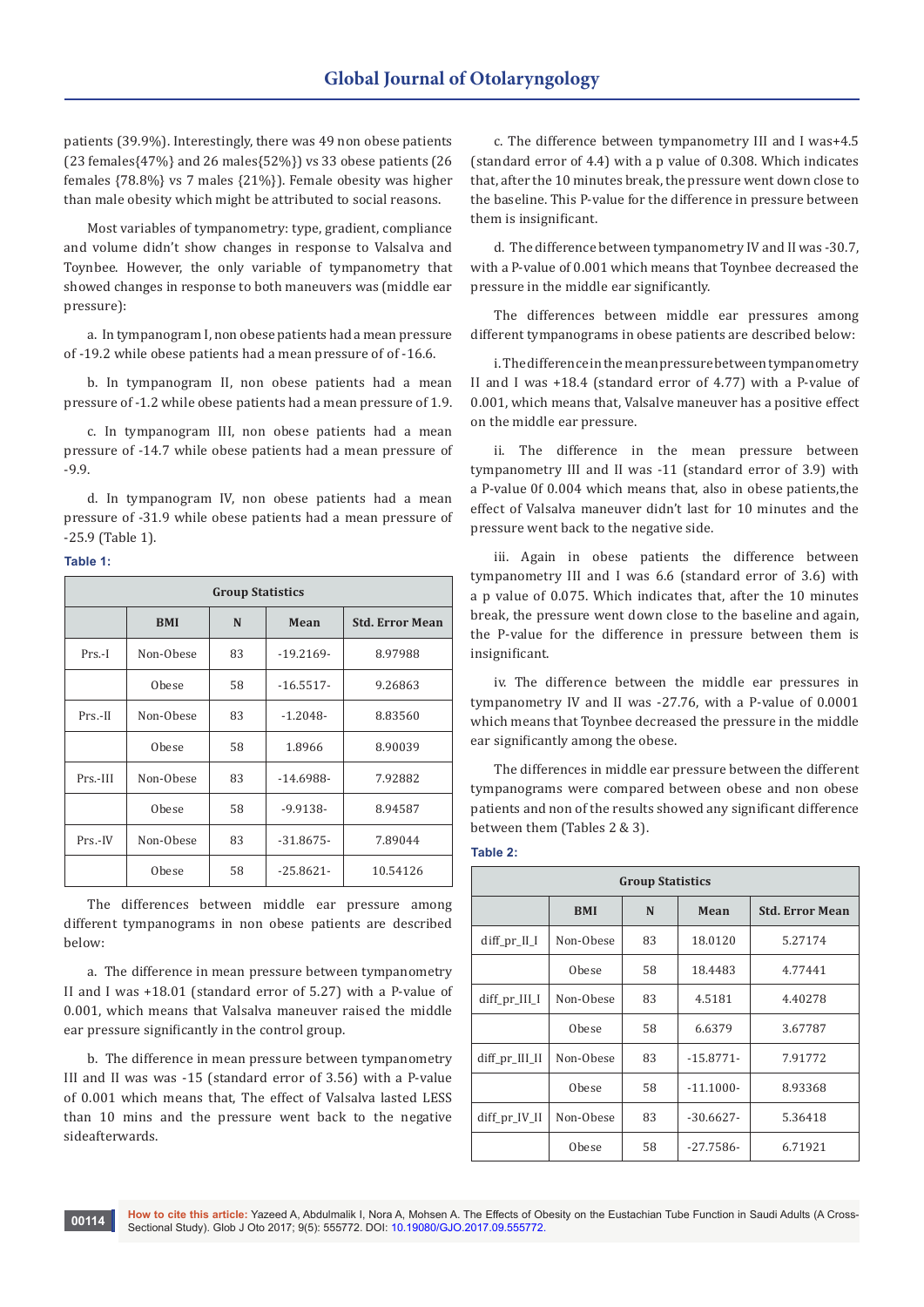## **Table 3:**

| <b>Independent Samples Test</b> |                                      |                                                             |      |                              |         |                    |                           |                                        |                                                               |              |
|---------------------------------|--------------------------------------|-------------------------------------------------------------|------|------------------------------|---------|--------------------|---------------------------|----------------------------------------|---------------------------------------------------------------|--------------|
|                                 |                                      | <b>Levene's Test</b><br>for Equality of<br><b>Variances</b> |      | t-test for Equality of Means |         |                    |                           |                                        |                                                               |              |
|                                 |                                      | $\mathbf{F}$                                                | Sig. | t                            | df      | Sig.<br>(2-tailed) | Mean<br><b>Difference</b> | <b>Std. Error</b><br><b>Difference</b> | 95% Confidence<br><b>Interval of the</b><br><b>Difference</b> |              |
|                                 |                                      |                                                             |      |                              |         |                    |                           |                                        | Lower                                                         | <b>Upper</b> |
| diff_pr_II_I                    | Equal<br>variances<br>assumed        | .083                                                        | .774 | $-058-$                      | 139     | .953               | $-43623-$                 | 7.46566                                | $-15.19716-$                                                  | 14.32470     |
|                                 | Equal<br>variances<br>not<br>assumed |                                                             |      | $-0.061 -$                   | 138.062 | .951               | $-43623-$                 | 7.11240                                | $-14.49955-$                                                  | 13.62709     |
| diff_pr_<br>$\coprod \coprod$   | Equal<br>variances<br>assumed        | .260                                                        | .611 | $-347-$                      | 139     | .729               | $-2.11986-$               | 6.10107                                | $-14.18276-$                                                  | 9.94304      |
|                                 | Equal<br>variances<br>not<br>assumed |                                                             |      | $-370-$                      | 138.999 | .712               | $-2.11986-$               | 5.73683                                | $-13.46259-$                                                  | 9.22287      |
| diff_pr_<br>$\rm III$ $\rm II$  | Equal<br>variances<br>assumed        | .264                                                        | .608 | $-0.396-$                    | 139     | .693               | $-4.77711-$               | 12.06253                               | $-28.62688-$                                                  | 19.07266     |
|                                 | Equal<br>variances<br>not<br>assumed |                                                             |      | $-.400-$                     | 127.172 | .690               | $-4.77711-$               | 11.93738                               | $-28.39872-$                                                  | 18.84450     |
| diff_pr_<br>$IV$ <sub>II</sub>  | Equal<br>variances<br>assumed        | .033                                                        | .855 | $-341-$                      | 139     | .734               | $-2.90403-$               | 8.52746                                | $-19.76434-$                                                  | 13.95628     |
|                                 | Equal<br>variances<br>not<br>assumed |                                                             |      | $-338-$                      | 119.163 | .736               | $-2.90403-$               | 8.59780                                | $-19.92830-$                                                  | 14.12024     |

# **Discussion**

World health organization (WHO) defined underweight as abody mass index (BMI) of below 18.5, normal weight as a BMI of 18.5 to 24.9, over weight as a BMI of 25-29.9, and BMI of 30 or more as obesity (3 classes) [1]. Eustachian tube dysfunction is estimated to occur in approximately 4% of adults worldwide as a chronic condition, and it is believed that it might account for an even higher percentage as an intermittent problem. Multiple studies have suggested that obesity in pediatrics can be associated with Eustachian tube dysfunction because of fat deposition around the Eustachian tubes [3-6]. Moreover, acute weight loss following bariatric surgery was found in more than one study to be associated with Patulous Eustachian tube that could be explained by peri-tubal fat loss, which implies that obesity and more peri-tubal fat can be associated with Eustachian tube dysfunction [7-9].

Tympanometry is a test for the indirect measurement of the compliance (mobility) and the impedance of the tympanic membrane as well as it might give a hint about the condition of the ossicles in middle ear. It is done by applying positive, normal, and negative pressure in the external auditory canal and monitoring the resultant sound energy flow, and it was found to be helpful in the diagnosis of Eustachian tube dysfunction together with other middle ear conditions [10]. Valsalva maneuver is an expiratory effort with the mouth is closed and the nostrils are pinched shut which forces air into the Eustachian tubes thus increases pressure medial to the tympanic membrane pushing it laterally [11]. While, Toynbee is a maneuver in which the patient will be asked to pinch the nostrils and swallow, If the Eustachian tube is patent, the tympanic membrane will retract medially [11].

Using tympanometry to diagnose Eustachian tube dysfunction is not a new thing; Kumazawa took baseline tympanogram measurements for his patients and then asked them to perform Valsalva, and took second measurements, he then asked them to perform Toynbee, and took their measurements one last time. He then categorized the Eustachian